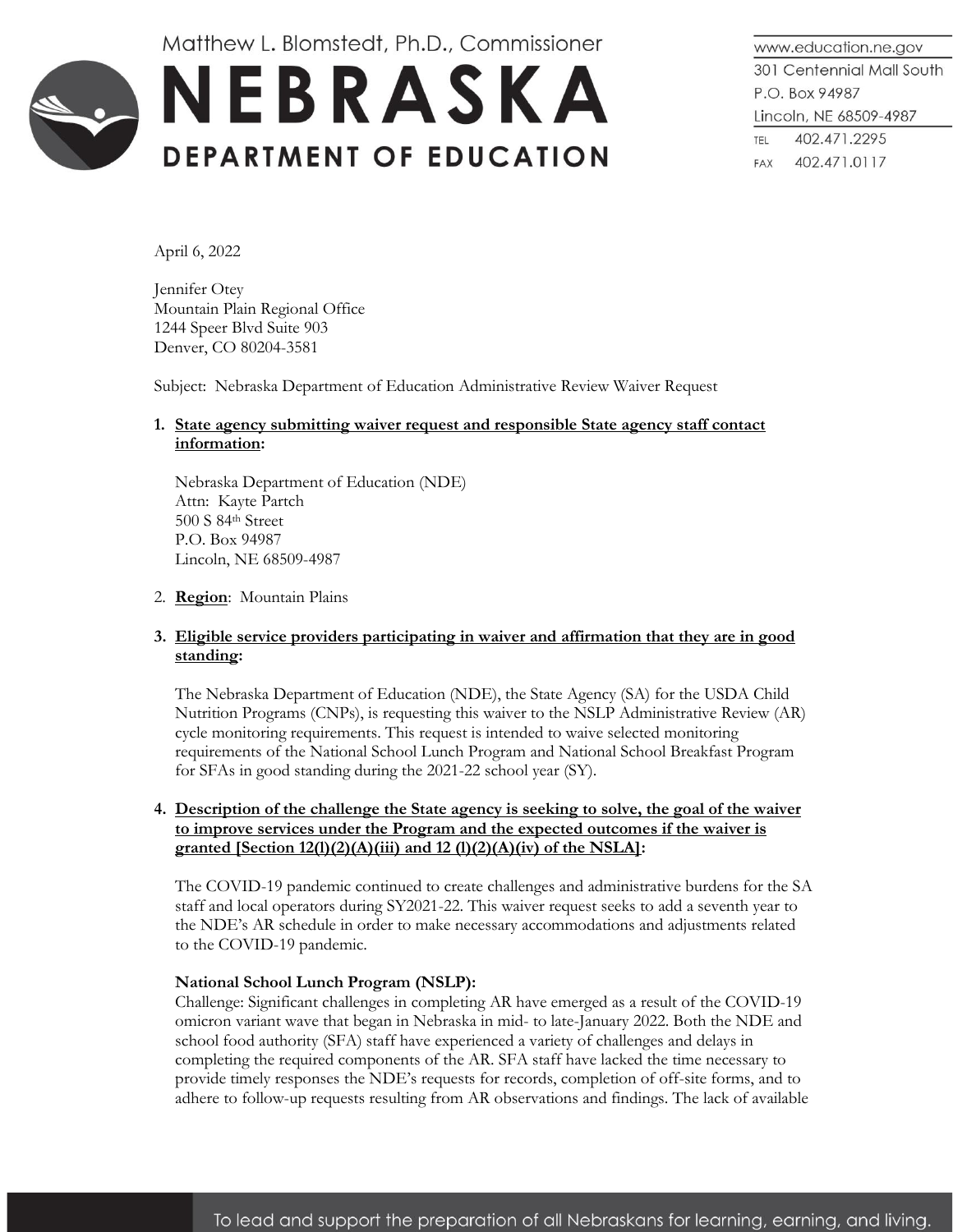time for SFA staff is the result of staff shortages, which has been a theme across the food service and other industries nationwide. These resulting delays require the NDE staff to spend additional time generating follow-up requests, providing technical assistance to staff not normally involved in the AR process, and have often resulted in rescheduling virtual meal observations. All of these adjustments result in reduced efficiency in the AR completion timeline, as well as scheduling conflicts among ARs. Increased time commitment for completing off-site ARs also results in diminished capacity to offer training and technical assistance, which has been essential in an unusual school year with many supply chain and staff shortages and turnover.

Goal: The goal of this waiver is to address the challenges SFAs and SA staff are encountering by adding one year to our previously approved six-year AR cycle for NSLP, School Breakfast Program, Special Milk Program, Afterschool Snack Program or Fresh Fruit and Vegetable Program. The NDE is requesting to waive **7 CFR 210.18(c)** for SY2021-22, allowing for a seven-year AR cycle and an eight-year PR cycle. SFAs contracting with a Food Service Management Company will continue receiving PRs on a 3-year cycle

- Effective oversight measures will be implemented to ensure program integrity and will serve as an effective replacement for ARs. These oversight measures include technical assistance through one-on-one technical assistance offered by phone, email, and Zoom meetings with new food service directors; monthly Town Hall virtual meetings focusing on the needs to newer food service directors (experienced directors have been designated as mentors to less experienced FSDs). The NDE also utilizes its recorded training videos, which are accessible at any time from our public-facing website/training page.
- The SA will implement oversight measures to ensure program integrity including identifying misuse of Federal funds and fraudulent activities using a Risk Assessment of SFAs operating the NSLP. The NDE tracks new food service directors and SFAs with previous findings of operational issues. New directors, as mentioned above, participate in Town Halls using a mentor/mentee strategy to support program integrity and to provide advice on best practices for following program regulations. SFAs with previously identified findings have been and will continue to be provided targeted technical assistance.
- Training and technical assistance measures the SA will implement to assist Program operators and ensure that Program requirements are met include the following: SFAs operating NSLP and SBP will continue to engage in one-on-one technical assistance with NDE team members; the NDE provides monthly newsletters to provide updates, to share important guidance, and to address common issues the SA observes in its work across the state.
- Specific training will be provided through webinars and resources on these topics:
	- o Technical assistance for meal pattern compliance.
	- o Procurement training designed to assist SFAs in preparing for competitive selection of a Food Service Management Company for SY2022-23 was provided in December 2021.
- Expected outcomes include the following: This waiver will significantly decrease administrative burden and allow for efficient and effective oversight of program operations. No change will need to be made to current technology systems as a result of this waiver.

## **5. Specific Program requirements to be waived (include statutory and regulatory citations). [Section 12(l)(2)(A)(i) of the NSLA]:**

The SA is requesting to waive the requirements of [7 CFR 210.18(c)]: Timing of administrative reviews and cycle.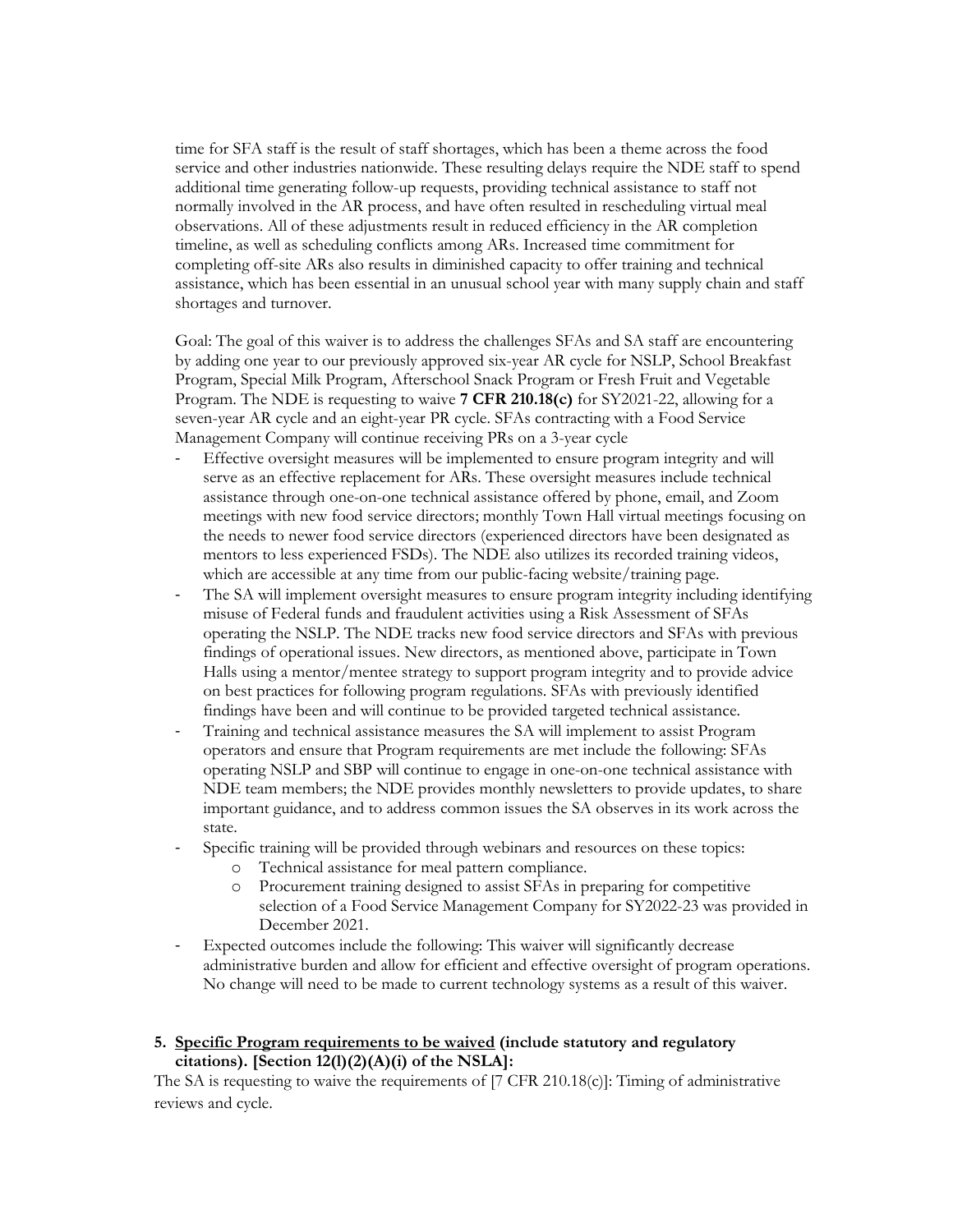## **6. Detailed description of alternative procedures and anticipated impact on Program operations, including technology, State systems, and monitoring:**

#### **National School Lunch Program**:

The SA will continue to monitor claims submitted by the SFAs operating SBP/NSLP. NDE program specialists will provide technical assistance to all sponsors.

Changes to current technology systems as a result of this waiver will not be needed.

Approval of this waiver request will decrease administrative burden in order to support efficient and effective oversight of program operations.

## 7. **Description of any steps the State has taken to address regulatory barriers at the State level. [Section 12(l)(2)(A(ii) of the NSLA]**:

Nebraska does not have any State statutory or regulatory barriers that apply to this waiver request.

## 8. **Anticipated challenges State or eligible serve providers may face with the waiver implementation**:

There are not any challenges for State or sponsoring agencies anticipated with the implementation of this waiver.

## 9. **Description of how the waiver will not increase the overall cost of the Program to the Federal Government. If there are anticipated increase confirm that the costs will be paid from non-Federal funds. [Section 12(l)(2)(A(ii) of the NSLA]**:

The requested waiver does not impact the overall cost of the program to the State or Federal government.

## 10.**Anticipated waiver implementation date and time period**:

This waiver will be implemented immediately upon receiving approval. It will be applied to our current AR cycle and will add an additional year to the six-year approved cycle NDE is utilizing.

## 11.**Proposed monitoring and review procedures**:

NDE will continue carrying out AR monitoring requirements using standard CNP review procedures for desk and virtual reviews for ARs that have been started. ARs that have not been started because of significant delays in completing ARs because of staffing issues and slow response times experienced during an off-site AR will be completed in the following school year. Additional AR cycle adjustments will be made as needed to ensure the SA has a manageable AR load to complete in a seven-year cycle.

## 12.**Proposed reporting requirements (include type of data and due date(s) to FNS**:

NDE will report to FNS regional office the following:

- A list of technical assistance resources developed and provided during the time this waiver was in place; and